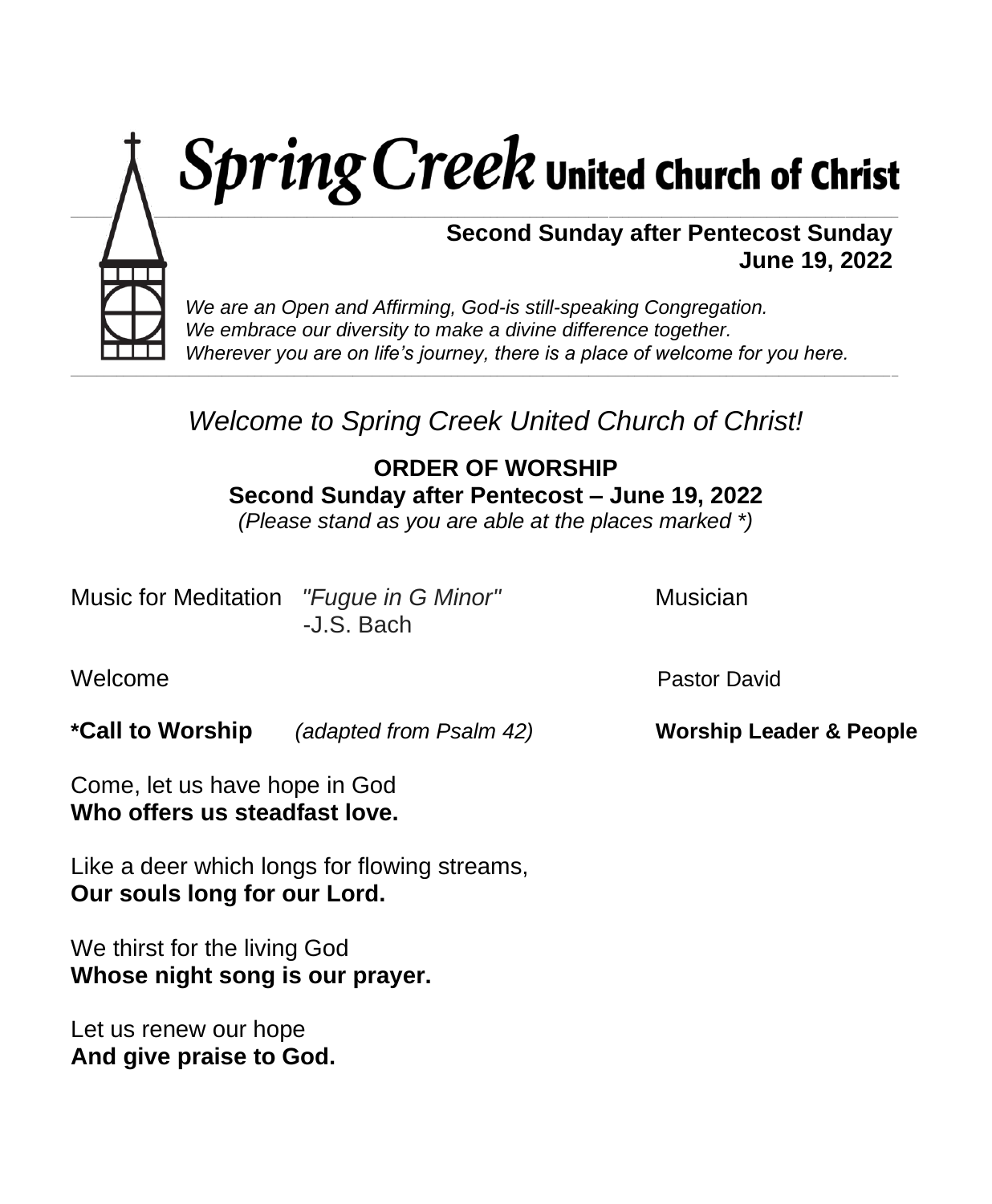| *Gathering Prayer           |                                                                                                                                                                                                                             | <b>Worship Leader &amp; People</b> |  |
|-----------------------------|-----------------------------------------------------------------------------------------------------------------------------------------------------------------------------------------------------------------------------|------------------------------------|--|
| We gather together<br>Amen. | Eager to listen and discern your Word,<br>Ready to learn from the stories of our faith,<br>Prepared to grow from the lessons learned.<br>Humbly, we offer our hearts and hands<br>To serve you with love.                   |                                    |  |
| Prelude                     | "I Know That My Redeemer Lives<br>-Hatton/Johanek (arr.)                                                                                                                                                                    | Spring Creek UCC Bell Choir        |  |
| <i>*Confession</i>          |                                                                                                                                                                                                                             | <b>Worship Leader &amp; People</b> |  |
| O God, we confess           | We too often refrain from stepping off the boat into a new land.<br>When confronted with someone who is different<br>Our fear prevents us from seeing how much we are the same.<br>Rather than offering love, we turn away. |                                    |  |
| Forgive us, O God.          | Help us to know that we are all children of God,<br>No matter how different, no matter how desperate.<br>Help us to abandon our fear and embrace our faith.<br>Transformed by your love and grace, may we serve others.     |                                    |  |
| <b>Hymn</b>                 | NCH 284 Joys Are Flowing Like a<br>River, verses 1, 2, and 3.                                                                                                                                                               | <b>Congregational Singing</b>      |  |
| *Prayers of the People      |                                                                                                                                                                                                                             | <b>Pastor David</b>                |  |

**\*Lord's Prayer Pastor & the People**

**Our Father, who art in heaven, hallowed be thy name. Thy kingdom come. Thy will be done on Earth as it is in heaven. Give us this day our daily bread. And forgive us our debts, as we forgive our debtors. And lead us not into temptation but deliver us from evil. For thine is the kingdom, and the power, and the glory forever. Amen.**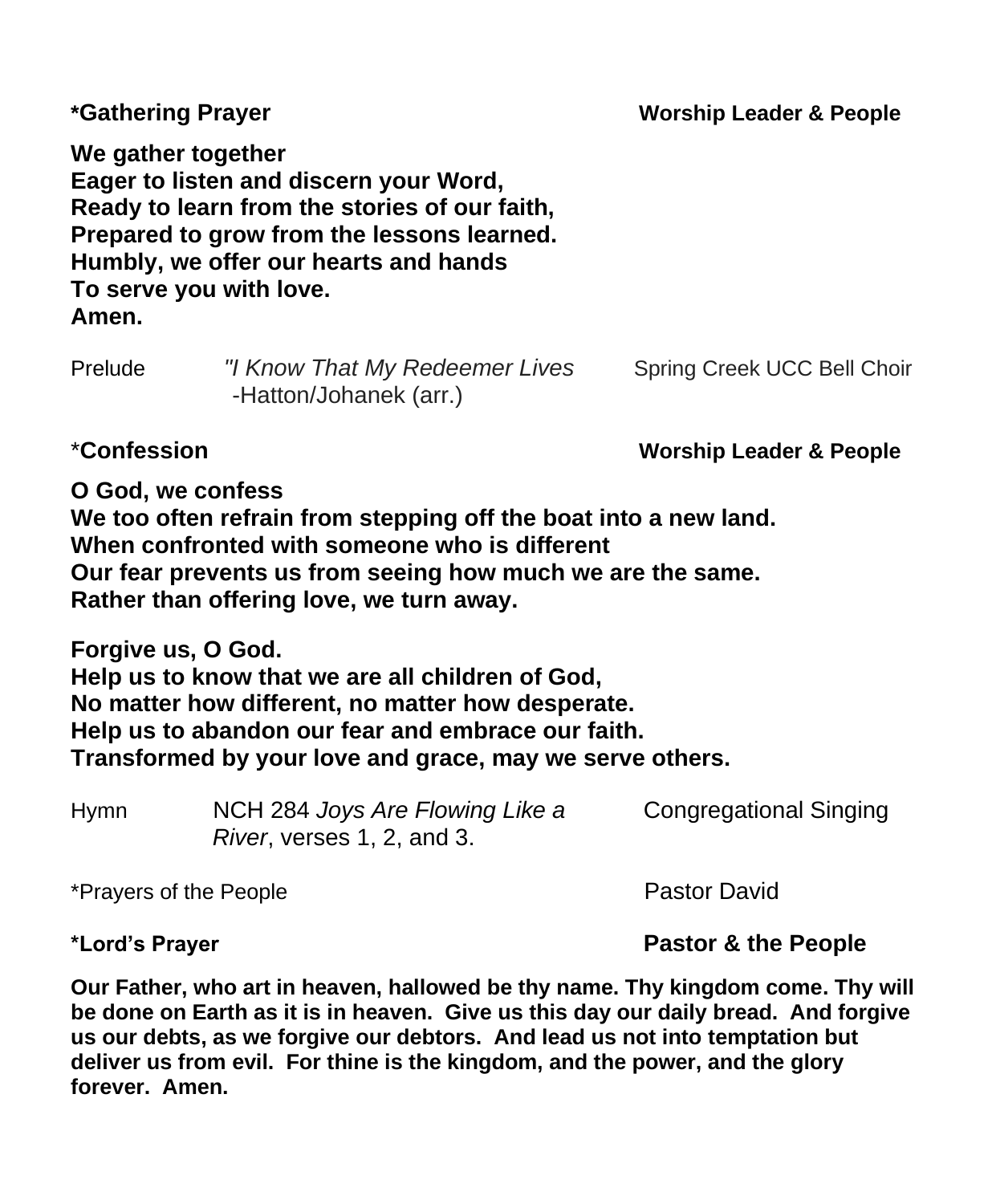Readings Luke 8:26-39 Worship Leader

26 Then they arrived at the region of the Gerasenes,<sup>[\[a\]](https://www.biblegateway.com/passage/?search=Luke+8%3A26-39&version=NRSVUE#fen-NRSVUE-25264a)</sup> which is opposite Galilee. **<sup>27</sup>** As he stepped out on shore, a man from the city who had demons met him. For a long time he had not worn<sup>®</sup> any clothes, and he did not live in a house but in the tombs. **<sup>28</sup>** When he saw Jesus, he cried out and fell down before him, shouting, "What have you to do with me, Jesus, Son of the Most High God? I beg you, do not torment me,<sup>" 29</sup> for Jesus<sup>⊠</sup> had commanded the unclean spirit to come out of the man. (For many times it had seized him; he was kept under guard and bound with chains and shackles, but he would break the bonds and be driven by the demon into the wilds.) **<sup>30</sup>** Jesus then asked him, "What is your name?" He said, "Legion," for many demons had entered him. **<sup>31</sup>** They begged him not to order them to go back into the abyss.

**<sup>32</sup>** Now there on the hillside a large herd of swine was feeding, and the demons<sup>d</sup> begged Jesus<sup>d</sup> to let them enter these. So he gave them permission. **<sup>33</sup>** Then the demons came out of the man and entered the swine, and the herd stampeded down the steep bank into the lake and was drowned.

**<sup>34</sup>** When the swineherds saw what had happened, they ran off and told it in the city and in the country. **<sup>35</sup>** Then people came out to see what had happened, and when they came to Jesus, they found the man from whom the demons had gone sitting at the feet of Jesus, clothed and in his right mind. And they became frightened. **<sup>36</sup>** Those who had seen it told them how the one who had been possessed by demons had been healed. **<sup>37</sup>** Then the whole throng of people of the surrounding region of the Gerasenes<sup>®</sup> asked Jesus<sup>®</sup> to leave them, for they were seized with great fear. So he got into the boat and returned. **<sup>38</sup>** The man from whom the demons had gone out begged that he might be with him, but Jesus<sup>™</sup> sent him away, saying, <sup>39</sup> "Return to your home, and declare how much God has done for you." So he went away, proclaiming throughout the city how much Jesus had done for him.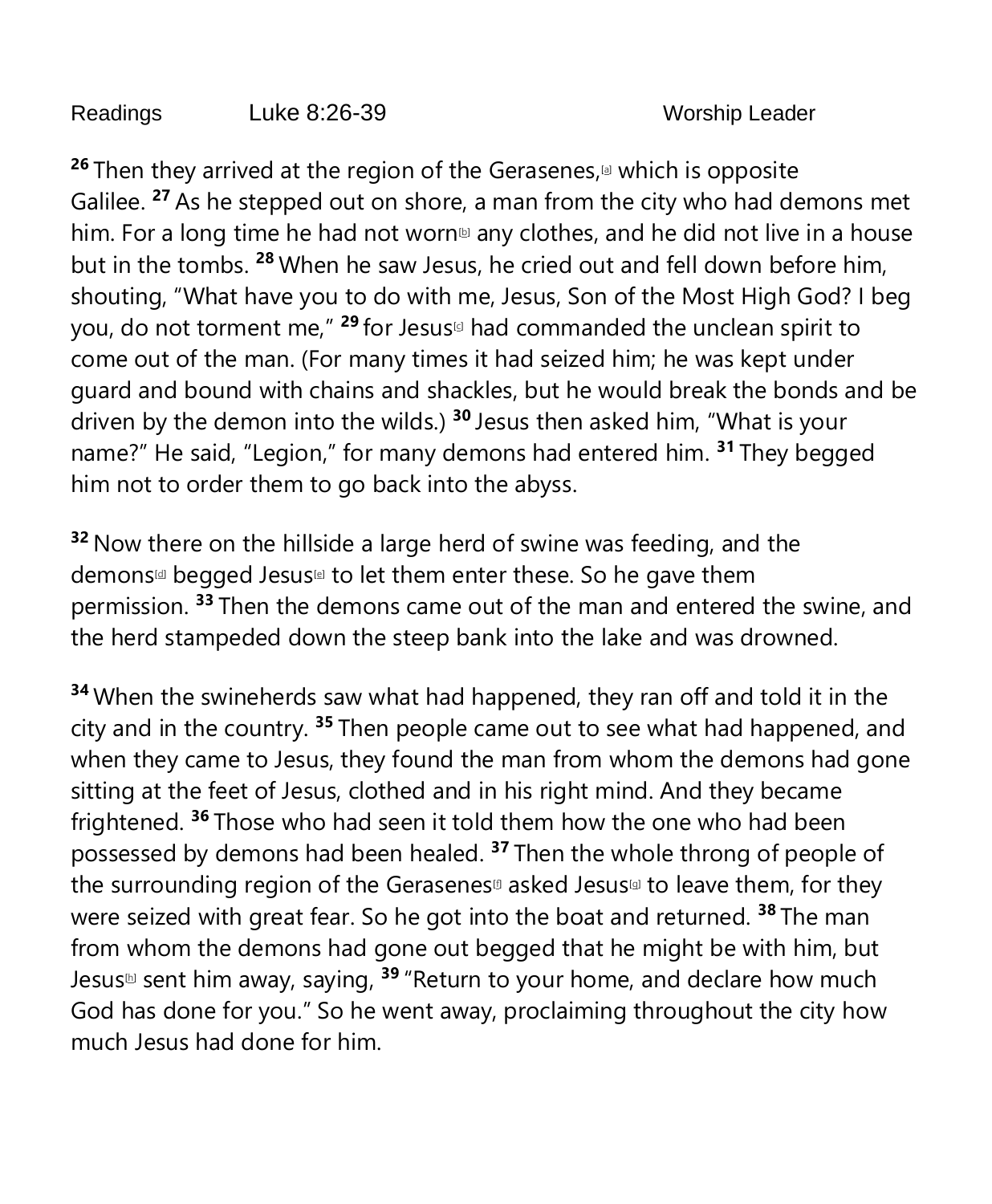| Sermon      | "WWJD Special News Report:<br>Jesus Heals the Chi-Town Maniac"        | Pastor David                  |
|-------------|-----------------------------------------------------------------------|-------------------------------|
| <b>Hymn</b> | NCH 394 In Christ There is No East<br>or West, verses 1, 2, 3, and 4. | <b>Congregational Singing</b> |

Today is **Food Pantry Sunday**. Envelopes are for your monetary contributions to it and can be found in the pew pads.

| <b>Offertory Response</b>   |                             | <b>Congregational Singing</b> |
|-----------------------------|-----------------------------|-------------------------------|
|                             | Sovereign Proclaim" - Croft |                               |
| <b>Offertory Collection</b> | "You Servants of God, Your  | Musician                      |

**(tune of Old Hundredth) To God, all glorious heavenly Light,**

**To Christ revealed in earthly night, To God the Spirit now we raise**

**Our joyful songs of thankful praise.**

| <b>Prayer of Dedication</b>   |                                                       | Pastor David        |
|-------------------------------|-------------------------------------------------------|---------------------|
| Announcements                 | <b>Worship Leader</b>                                 |                     |
| Lighting a Candle for Ukraine |                                                       | <b>Pastor David</b> |
| <b>Benediction</b>            |                                                       | <b>Pastor David</b> |
| Postlude                      | "All Things Bright and Beautiful"<br>- Alexander/Shaw | <b>Musician</b>     |

*NCH - New Century Hymnal - The Pilgrim Press*

**Pastor: David Sheridan Musician: Thomas Stein Worship Leader: Sara Ostgarden Song Leader: Jim Crone**

**Greeters: Barb & Dan Mugavero Production Team: Liz Schultz and Bob Tissot**